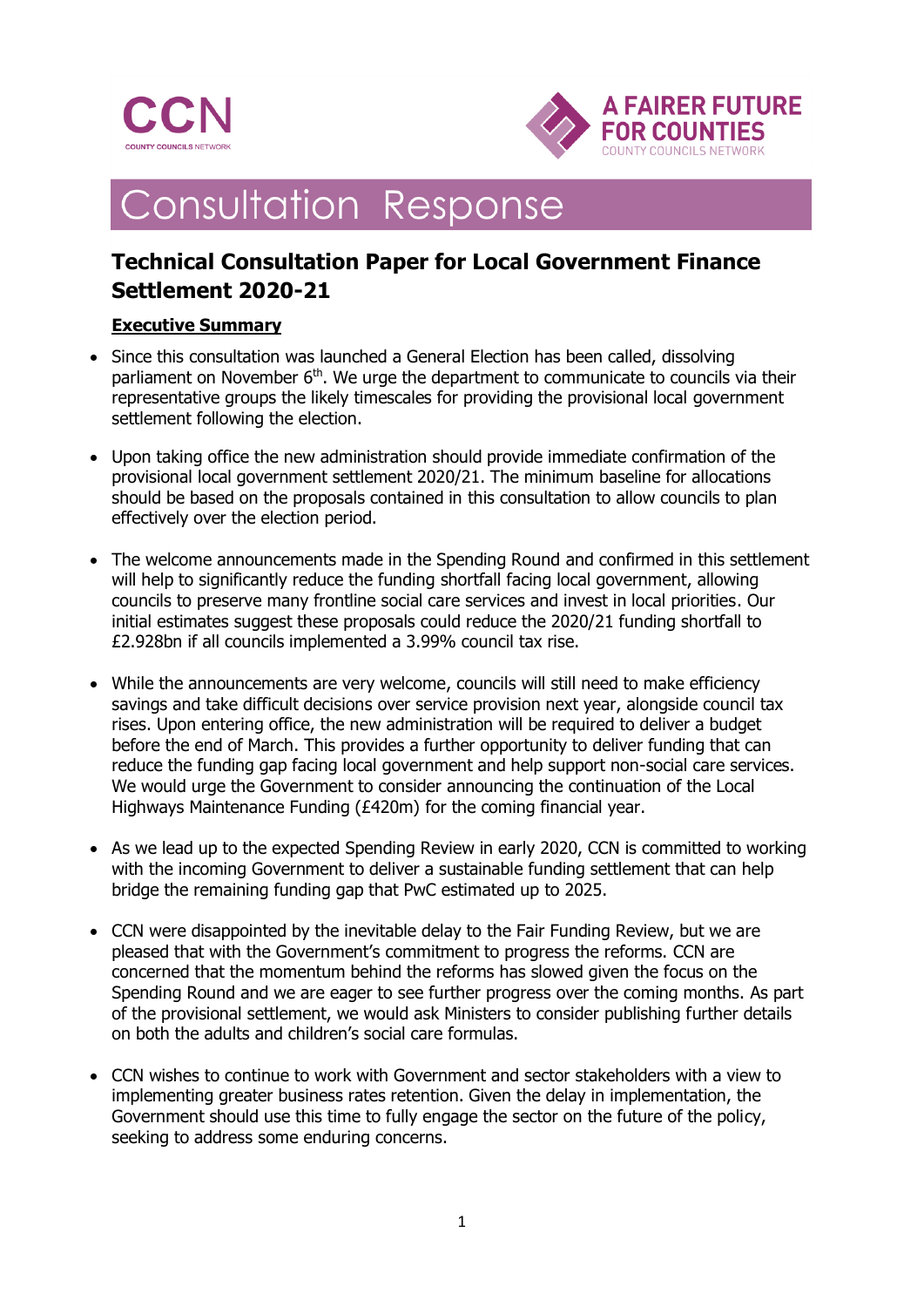- The government's proposals for social care funding in 2020-21 are welcome. The additional funding that was made available for social care in 2020-21 is particularly welcome and was towards the top end of our expectations. As a result of that increase in funding, local government will have its largest increase in spending power in a decade.
- CCN are disappointed that the new adult social care formula could not be used to distribute resources for the next financial year. CCN's preferred option would have been to use only the Adult RNF to allocate the additional funding, particularly given the fair funding review has not been implemented. However, given the scale of the funding increase and continuation of the social care precept, we recognise that there was an argument to equalise a part of the £1bn. The methodology used is a reasonable compromise, and as such has our qualified support.
- New Homes Bous should be either reformed or abolished, and this process should have begun at this settlement, if the Spending Review had taken place. We recognise however that given the roll forward nature of the settlement it is unlikely changes can be made for the 2020/21 settlement.
- The Spending Review in 2020/21 should provide full council tax flexibilities for local government. This includes power to determine the rate of the tax of increase and local discretionary discounts. CCN recognise that the Government has provided additional council tax flexibilities through the continuation of the 2% adult social care precept, which will help meet growing pressures. Nonetheless, going forward, it is unsustainable to meet demand pressures from this source of funding; and reiterate our calls for the Government to publish their proposals for the long-term funding of social care.
- CCN supports the continued funding of Negative RSG in 2020-21, as well as the use of foregone business rates receipts to fund the cost of Negative RSG. Many of our member authorities benefit from the funding arrangements that are being proposed for Negative RSG.

#### **Introduction**

- 1. The County Councils Network (CCN) represents 36 English local authorities that serve counties. CCN's membership includes both upper tier and unitary authorities who together have over 2,500 councillors and serve over 26m people (47% of the population) across 86% of England. CCN develops policy, shares best practice and makes representations to government. CCN is a member-led organisation which works on an inclusive and all-party basis.
- 2. We welcome the consultation on the principles that will govern the provisional settlement later this year. CCN set out in July our view that the Government needed to provide clarity as soon as possible on the funding for local government services next year, and we accept the circumstances in which the one-year Spending Round was undertaken instead of a longplanned three-year Spending Review.
- 3. Since this consultation was launched a General Election has been called, dissolving parliament on November 6<sup>th</sup>. We urge the department to communicate to councils directly and via representative groups the likely timescales for providing the provisional local government settlement following the election.
- 4. Upon taking office the new administration should provide immediate confirmation of the provisional local government settlement 2020/21. The minimum baseline for allocations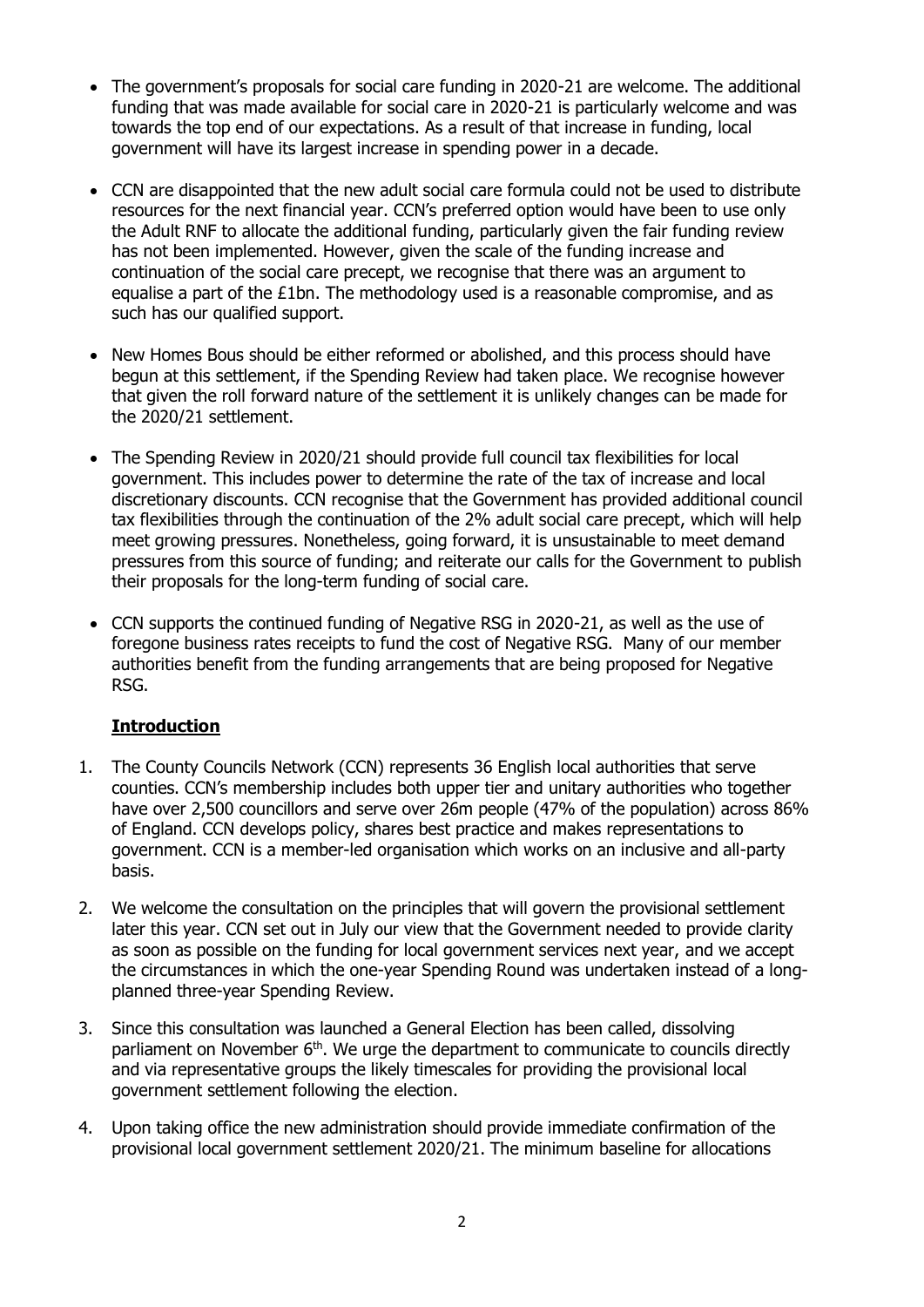should be based on the proposals contained in this consultation to allow councils to plan effectively over the election period.

- 5. As we outline below, while the Government provided both clarity and a significant injection of resources for 2020-21, the medium to long-term financial picture remains extremely uncertain. We urge the department to publish the provisional settlement as early as possible in December, with many of our councils finalising their budgetary plans during December.
- 6. Before addressing the technical questions, we provide some important overview points in relation to the medium-term financial challenges to be considered in the 2020 Spending Review and wider reforms to local government finance.

### **Funding Overview**

- 7. In the lead up to this Spending Round, CCN published extensive research on the financial challenges facing local government. This included the most comprehensive assessment to date of local government spending need and funding for the period 2015-25 by Pricewaterhousecoopers (PwC). $<sup>1</sup>$  We also published further research shortly before the</sup> Spending Round on adult social care funding.<sup>2</sup> CCN have also provided detailed analysis of the rising pressures and overspends in relation to special educational needs and disabilities  $(SEND).<sup>3</sup>$
- 8. CCN are pleased that the Government have engaged in the detail of our recent research and now recognise the need to increase funding for local government to meet rising demand and cost pressures.
- 9. The welcome announcements made in the Spending Round which are covered in this technical consultation - to roll forward all adult social care grants and increase their value by £1bn, alongside the uplift in Settlement Funding Assessment (SFA) and council tax thresholds, will help to significantly reduce the funding shortfall facing local government. Moreover, the additional £700m funding for SEND and commitment to uplift funding for public health services will help meet the escalating financial challenges in these specific areas.
- 10. Our report with PwC showed that between 2019 and 2025, local government faced a cumulative funding gap of £51.2bn, including a funding shortfall in 2020/21 of £6.763bn. This base-case scenario presumed no council tax rises, a 'flat cash' roll over of baseline funding, and continuation of only the Improved Better Care Fund (iBCF) and New Homes Bonus.
- 11. CCN is currently working to update our funding gap estimates for the next financial year and up to 2025 for local government and each council type. However, based on the proposals contained in this consultation, our initial estimates suggest these proposals could reduce the 2020/21 funding shortfall to £2.928bn if all councils implemented a 3.99% council tax rise. The chart below demonstrates the impact of these proposals in aggregate for local government.

<sup>-</sup>1 PwC - Independent Review of Local Government Spending Need and Funding (Technical Report) <https://www.countycouncilsnetwork.org.uk/download/2262/>

<sup>2</sup> Adult social care and the Spending Review<https://www.countycouncilsnetwork.org.uk/download/2397/> <sup>3</sup> CCN Analysis - Special Educational Needs & Disabilities: The Challenge Facing Counties <https://www.countycouncilsnetwork.org.uk/download/2314/>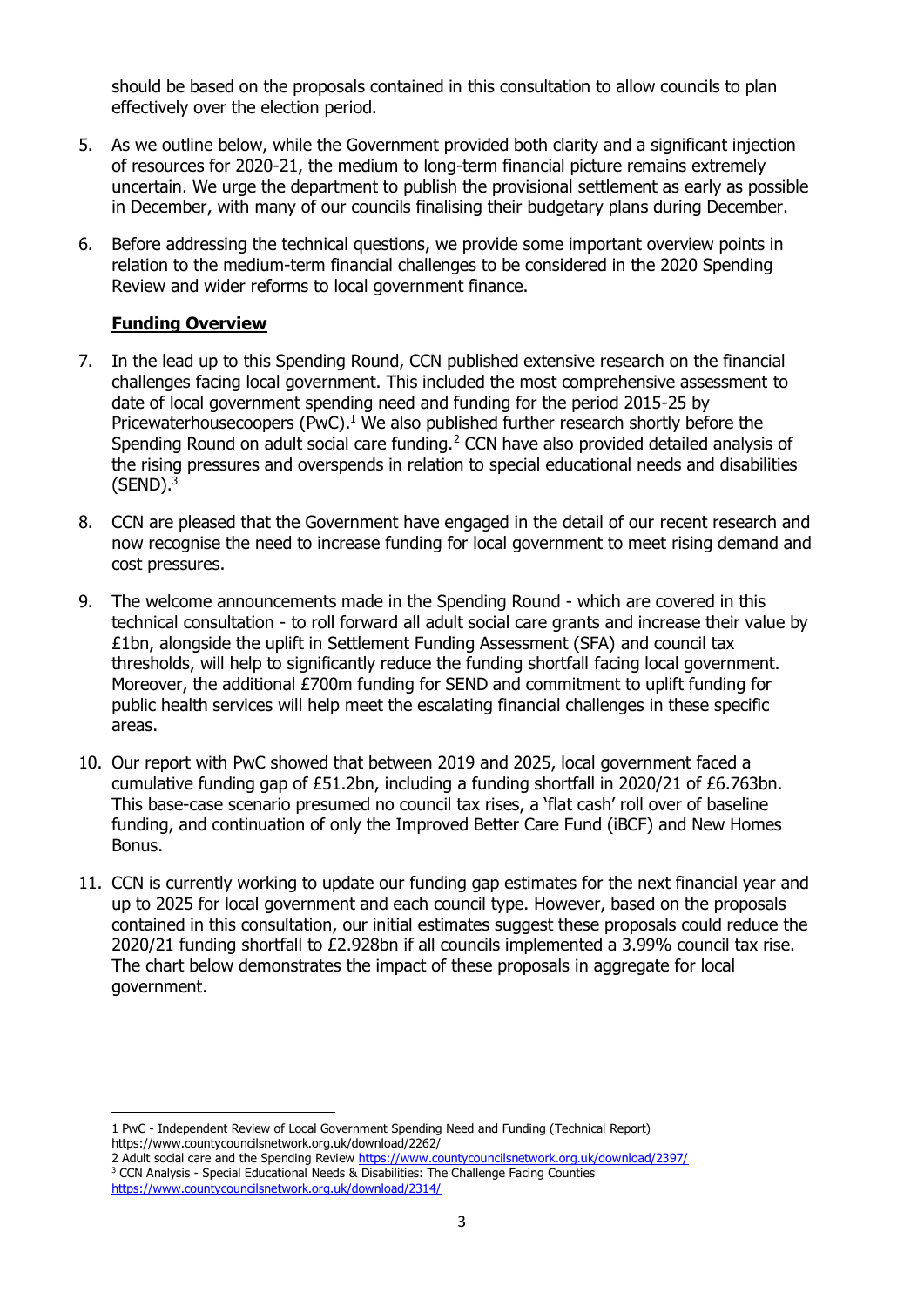

- 12. It clear that the resources provided in this consultation have made a significant contribution to easing the financial challenges facing local government, allowing councils to preserve many frontline social care services, invest in local priorities and continue to innovate service delivery to improve outcomes for out residents.
- 13. However, there still remains a funding shortfall of almost £3bn. Moreover, almost half the reduction is due to locally raised revenue through council tax rather than increased central government funding. This means that despite the positive progress, CCN member councils will still need to make efficiency savings and take difficult decision over service provision next year, alongside council tax rises for residents.
- 14. In particular, the Spending Round announcement did not include the continuation of the Local Highways Maintenance Funding (£420m). This fund, announced at the budget in 2018, made a significant positive impact to road maintenance in our areas.
- 15. Upon entering office, the new administration will be required to deliver a budget before the end of March. This provides a further opportunity to deliver funding that can reduce the funding gap facing local government and help support non-social care services. We would urge the Government to consider announcing the continuation of the Local Highways Maintenance Funding (£420m) for the coming financial year.
- 16. Most importantly, there remains a significant funding challenge beyond the next financial year. As we lead up to the expected Spending Review in early 2020, CCN is committed to working with Government to deliver a funding settlement that can helps councils to sustain, enhance and improve local services, invest in growth, support housing delivery and continue to innovate service delivery with public sector partners. This could be achieved through forthcoming proposals for the long-term funding of social care, the fair funding review, reforms to business rates retention, and New Homes Bonus, alongside wider government policies on devolution and public service reform.
- 17. We ask the incoming Government to work quickly to begin dialogue with the sector and clarity on several issues to aid future planning for 2021/22 in anticipation of the 2020 Spending Review; including the clarity on whether the winter pressures and social care grants have been 'baselined' in council funding for beyond 2021.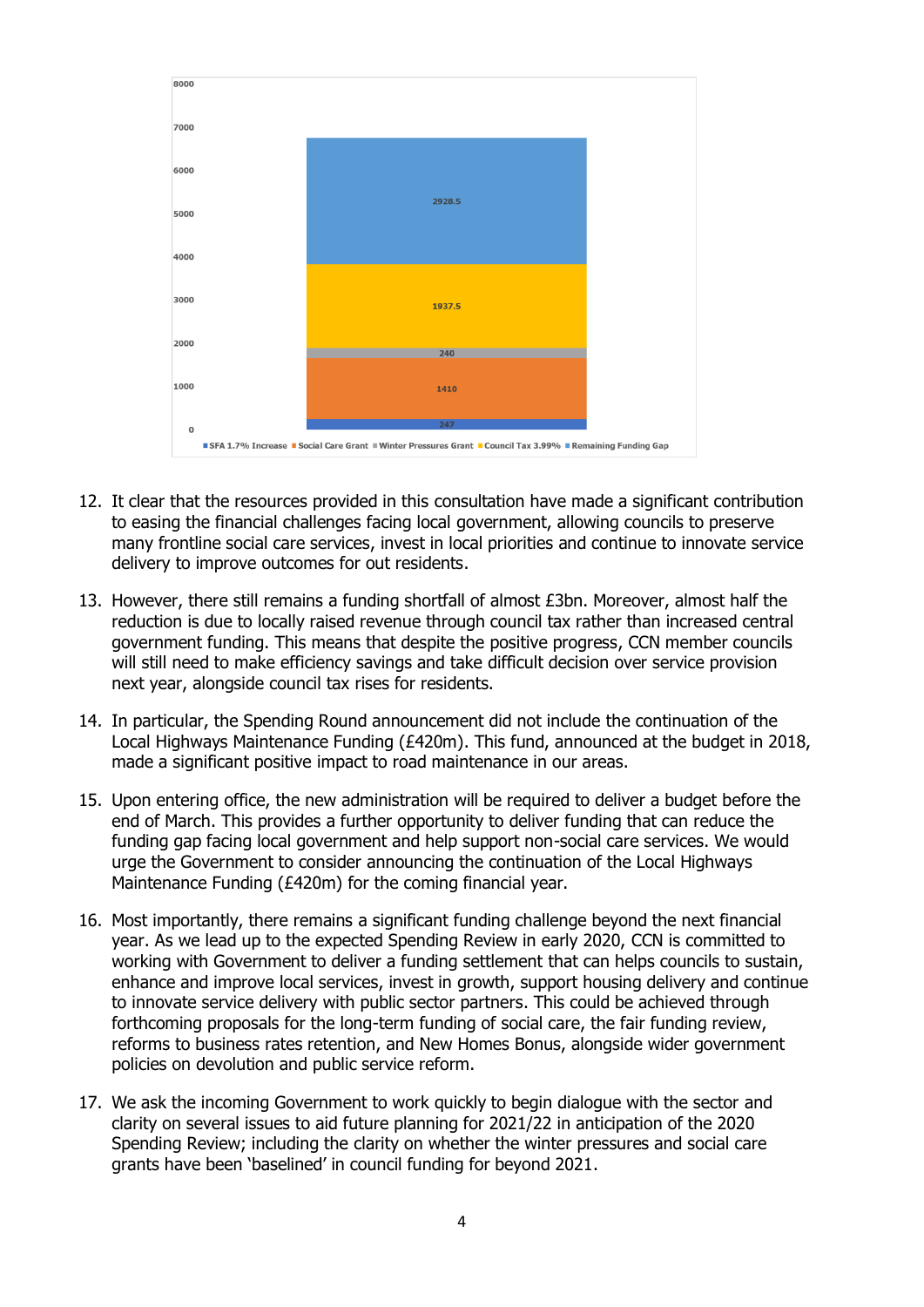#### **Review of relative needs and resources**

- 18. The review of relative needs and resources has made considerable progress under the previous administration, with CCN responding to the consultation earlier this year setting out our support for the direction of travel.
- 19. In August 33 county leaders wrote an open letter to the Prime Minister outlining the need for the Government to provide a 'cast iron commitment' to the fair funding review as part of their plan to 'level up' funding for public services.<sup>4</sup> In our Five Point Plan, published in July, CCN set out that it was willing to accept a one-year delay to the implementation of the review in exchange for funding clarity next year and a commitment to finalise proposals as soon as practically possible.
- 20. CCN were disappointed by the inevitable delay to implementation, but we are pleased that the consultation document sets out the Government's commitment to progress the reforms. This follows reassurances to the sector by the Secretary of State that the Government would continue with these 'important reforms' following the Spending Round.<sup>5</sup>
- 21. Now that the Government has committed to the review, we are eager to see further progress over the coming months. CCN are concerned that the momentum behind the reforms has slowed in recent weeks given the focus on the Spending Round. While this is understandable, CCN want to work with Ministers to progress dialogue across the sector and finalise the reforms so that there is enough time for them to implemented in 2021/22.
- 22. Although the delay provides further time to develop proposals, much of the underlying framework for the new formula was already in place and commanded widespread support from all parts of the sector. Rather than revisiting these areas, the additional time should be used to finalise the proposals in consultation with the sector and provide indicative allocations to local authorities further in advance of implementation earlier than was previously expected. This would help aid financial planning and give councils a clear indication of their minimum baseline funding ahead of the Spending Review.
- 23. As part of the provisional settlement, we would ask Ministers to consider publishing further details on both the adults and children's social care formulas. This should be followed quickly by further details of the services and final indicators to be included in the foundation formula, and their weightings.

#### **Business Rates Retention**

- 24. The consultation confirms the Government's intention to continue with reforms to increase the proportion of business rates retained by the sector, currently 75%. It also commits to introducing reforms to the business rates retention system that increase stability and certainty.
- 25. In our consultation response earlier this year, CCN expressed its support for the reforms, including the Government's intention to review key areas such as tier splits and the initial proposals for the simplification of the system.
- 26. CCN wishes to continue to work with Government and sector stakeholders with a view to implementing greater business rates retention. However, there are concerns over whether there is a correlation between business rates income, growth expenditure, and service need, questioning the extent of the growth 'incentive' it provides councils and whether it is a fair

<sup>1</sup> 4 [https://www.countycouncilsnetwork.org.uk/county-leaders-seek-fairer-funding-commitment-from-new-pm-for-underfunded](https://www.countycouncilsnetwork.org.uk/county-leaders-seek-fairer-funding-commitment-from-new-pm-for-underfunded-and-overburdened-councils/)[and-overburdened-councils/](https://www.countycouncilsnetwork.org.uk/county-leaders-seek-fairer-funding-commitment-from-new-pm-for-underfunded-and-overburdened-councils/)

<sup>5</sup> [https://www.countycouncilsnetwork.org.uk/county-authorities-urge-clarity-over-funding-for-councils-next-year-in-new-five](https://www.countycouncilsnetwork.org.uk/county-authorities-urge-clarity-over-funding-for-councils-next-year-in-new-five-point-plan-for-the-government/)[point-plan-for-the-government/](https://www.countycouncilsnetwork.org.uk/county-authorities-urge-clarity-over-funding-for-councils-next-year-in-new-five-point-plan-for-the-government/)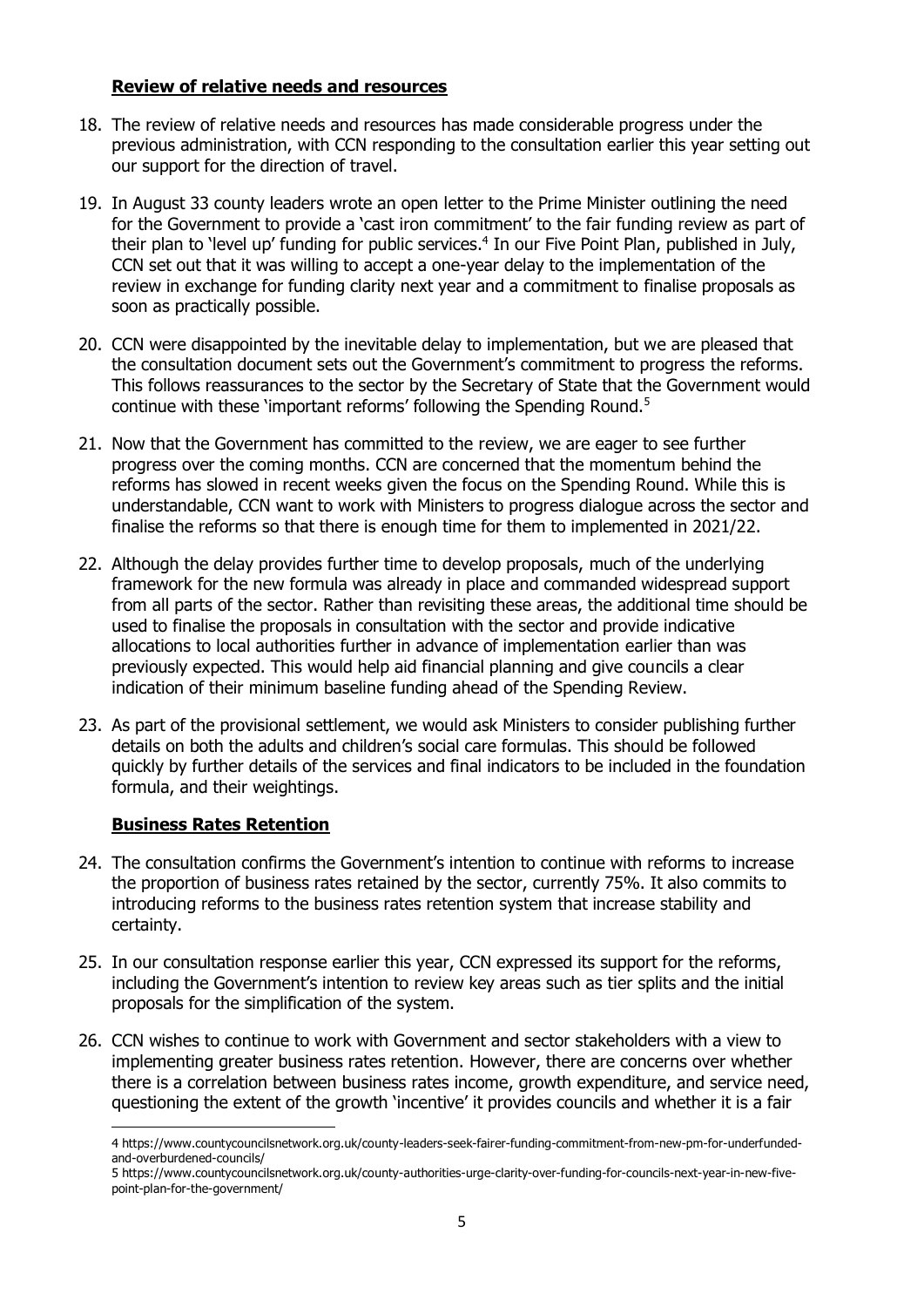way of funding different type of councils. Moreover, we have also raised long-term concerns over the sustainability and suitability of the tax in funding local government in the face of pressure from business groups to reduce the tax given the nature of high-street and online retailing.

27. Given the delay in implementation, the Government should use this time to fully engage the sector on the future of the policy, seeking to address these concerns and potentially exploring whether there are alternative fiscal devolution proposals and policies to incentivise councils to promote economic growth.

# **Public Health Funding**

- 28. One area this technical consultation does not provide details on is the increase in the public health grant for 2020/21, which falls under the responsibility of the Department of Health & Social Care. Following the Spending Round, Government indicated that the grant will rise in line with inflation plus 1%. We strongly welcome this move as a step towards ensuring Local Government can continue to play a strong role in delivering on our shared ambitions for a healthier population.
- 29. Since the announcement concerns have been raised that there is the possibility that the increase could be absorbed up by additional funding pressures for either the NHS Agenda for Change (AfC) uplifts for staff in public health provider NHS agencies, or Pre-exposure prophylaxis (PrEP) for HIV.
- 30. Expecting local authorities to fund a pay rise for NHS staff after the recent generous NHS settlement and public commitments to pay the salary uplifts, will be received with anger and a sense of injustice and would essentially render the increase publicly announced as at best flat cash.
- 31. We urge the department to work with the Department of Health to ensure there is a genuine real-terms increase in public health grant for local authorities.

## **Question 1: Do you agree with the Government's proposed methodology for the distribution of Revenue Support Grant in 2020-21?**

- 32. CCN supports the government's proposals for uplifting the Settlement Funding Assessment (SFA) in line with the increase in the small business rate multiplier. Both Revenue Support Grant (RSG) and Baseline Funding Level (BFL) will be increased by the same factor. By applying the same uplift to both RSG and BFL, it ensures that every authority receives the same percentage increase in its core funding from government. This is fair and equitable.
- 33. Most of the increase in funding in 2020-21 will be through the two specific grants for social care (the Social Care Support Grant and the Winter Pressures Grant). Before last month's spending round, CCN had argued in favour of any additional funding being allocated through these grants rather than through SFA, and we welcome the government's proposal to put around 80% of the additional funding through social care grants rather than SFA. $6$
- 34. There is a discrepancy between the proposal in the Technical Consultation and the letter to local authorities from the Secretary of State following the 2019 Spending Round (4 September 2019). The letter said that SFA would increase by £300m, which would be equivalent to a 2% increase in SFA. However, the Technical Consultation is proposing an increase in line with the multiplier. The increase in CPI inflation in September 2019 (on which the increase in the multiplier will be based) is only 1.7%, resulting in an increase in

-

<sup>6</sup> £300m increase in SFA; £1bn increase in social care grants.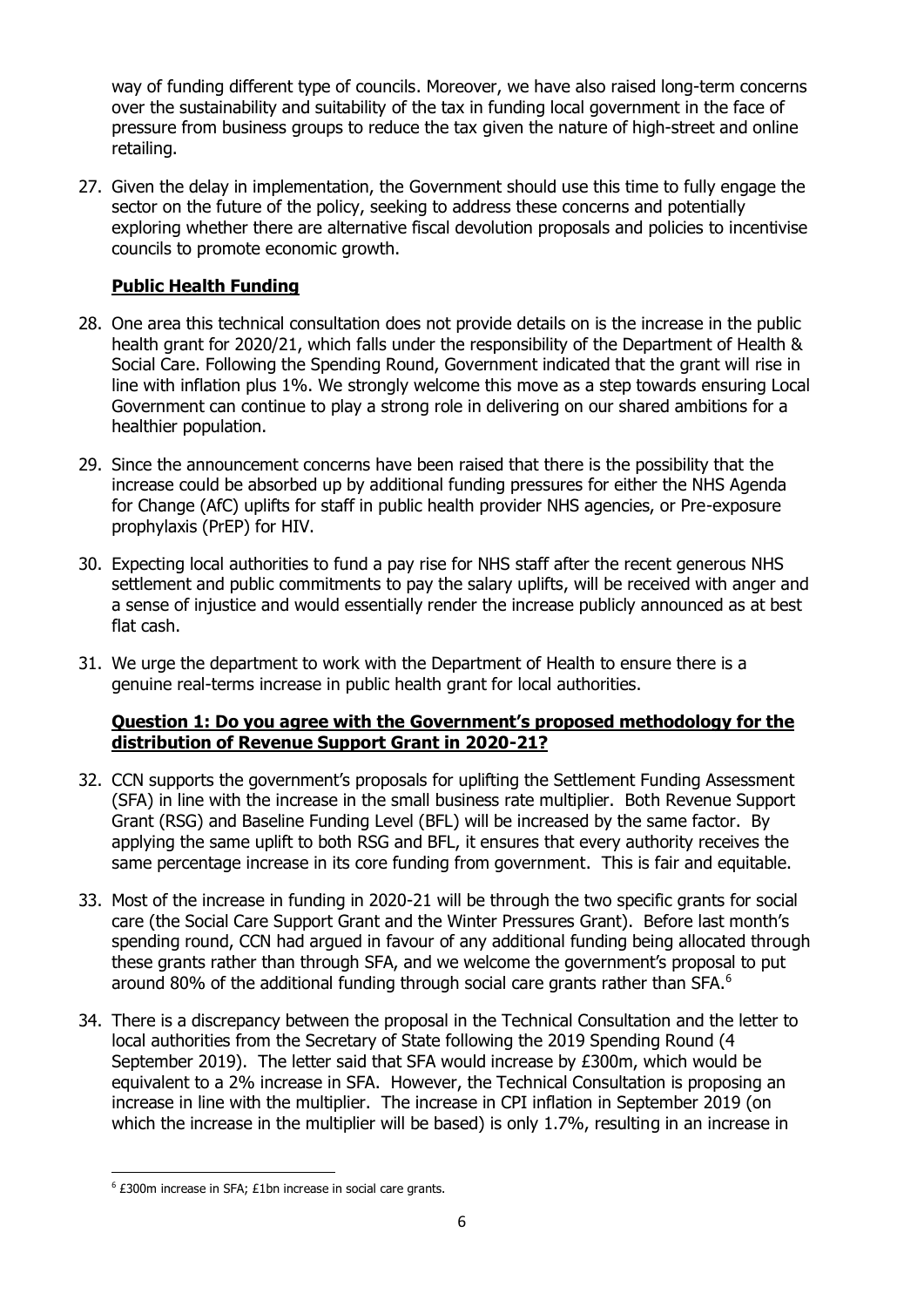SFA of only £247m. We would welcome clarity on what the government is proposing to do with the difference between £300m and a lower increase in SFA.

#### **Question 2: Should central government eliminate negative RSG in full through forgone business rates receipts?**

- 35. CCN supports the continued funding of Negative RSG in 2020-21, as well as the use of foregone business rates receipts to fund the cost of Negative RSG. Many – although not all – of our member authorities benefit from the funding arrangements that are being proposed for Negative RSG.
- 36. Those authorities who are most affected by Negative RSG are those authorities who have had the most severe cuts in SFA since 2015-16. Many of our member authorities have suffered very significant cuts in SFA as a result of a methodology that was introduced in the 2016-17 settlement. CCN challenged this methodology very strongly at the time and asked for adjustments to funding that offset these excessively large cuts in funding for some of our members. Initially, we asked for the Transition Grant (2016-17 and 2017-18) and have supported the funding of Negative RSG (2019-20 and 2020-21).

#### **Question 3: Do you think that there should be a separate council tax referendum principle of 2% or £5, whichever is greater, for shire district councils in 2020-21?**

#### **Question 4: Do you have views on the proposed package of council tax referendum principles for 2020-21?**

- 37. CCN recognise that the Government has provided additional council tax flexibilities through the continuation of the 2% adult social care precept. Although local council tax-payers have shouldered large increases in council tax in recent years – particularly in under-funded county areas – our member authorities are acutely aware that council tax plays an important role in funding social care services. Nonetheless, going forward, it is unsustainable to meet demand pressures from this source of funding; and reiterate our calls for the Government to publish their proposals for the long term funding of social care.
- 38. We would continue to stress our long-held position that we do not support the referendum policy and therefore would call for the Spending Review in 2020/21 to provide full council tax flexibilities for local government. This includes power to determine the rate of the tax of increase and local discretionary discounts.
- 39. CCN's view is that the 2% threshold for the "core" increase in council tax is too low. An additional 1% on the "core" council tax increase (i.e. maximum "core" increase of 3%) would help to fund the continued pressure on local authority services.
- 40. CCN would highlight in relation to the precept, the ability to generate additional yield from the adult social care precept is limited in county areas. In single tier areas – including London, Metropolitan districts, and unitaries – authorities can apply a maximum 3.99% to their entire Band D. In two-tier areas, the 3.99% maximum only applies to the county element of the Band D. This imbalance means that county areas can generate less in council tax income to support vital services.

#### **Question 5: Do you agree with the Government's proposals for social care funding in 2020-21?**

#### **Question 6: Do you agree with the Government's proposals for iBCF in 2020-21?**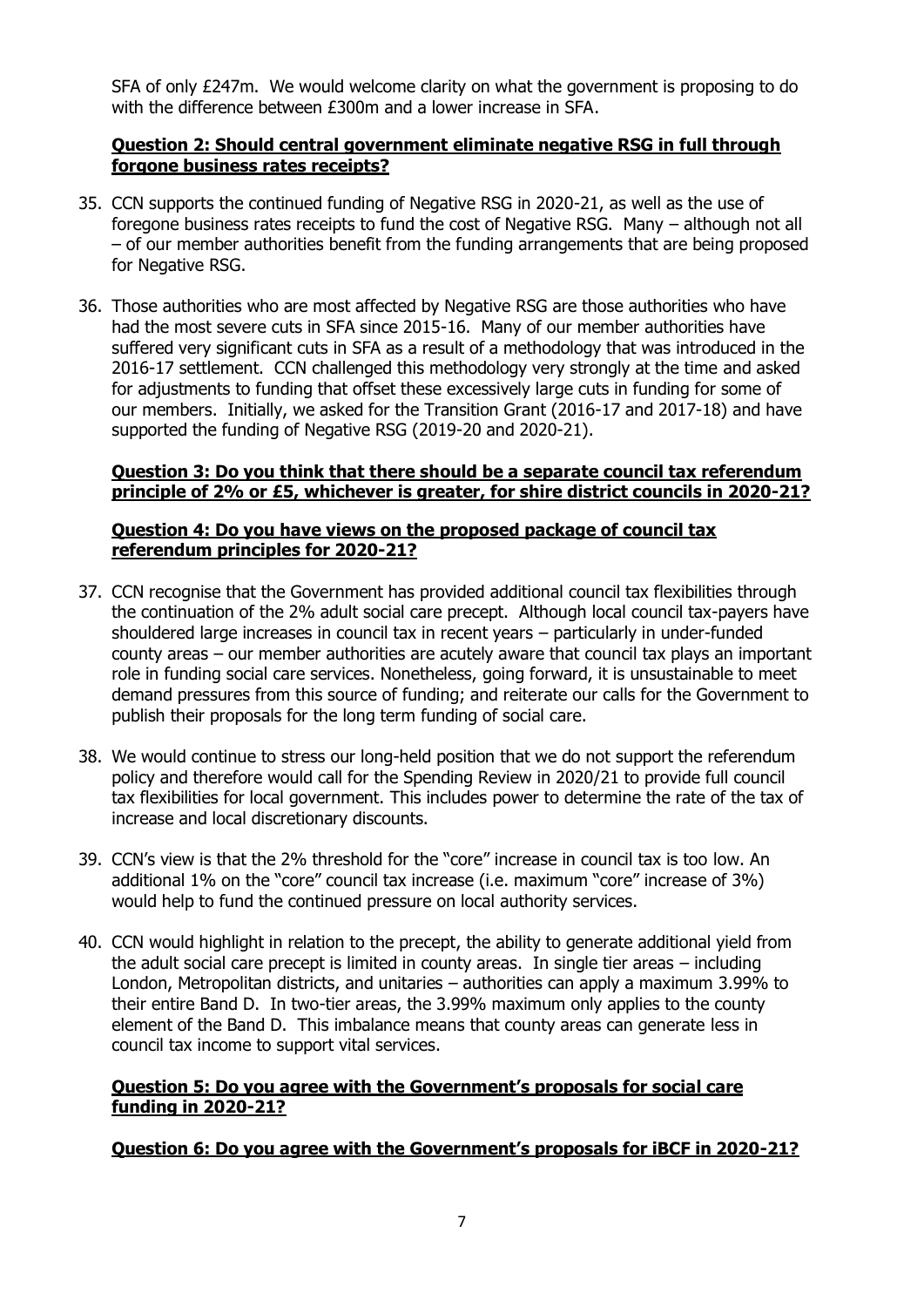- 41. Overall, CCN supports the government's proposals for social care funding in 2020-21. Our minimum expectation was that the existing social care grants would be rolled-over into 2020-21. Our member authorities are already reliant on these grants and their continued continuation is vital to the provision of social care in county areas. CCN are pleased that Government listened to our calls, including the added flexibility provided for the winter pressures grant and also ensuring that the social care grant can be used across both adults and children's social care.
- 42. The additional funding that was made available for social care in 2020-21 is particularly welcome and was towards the top end of our expectations. We are grateful to the government for listening to our concerns – and those of the wider local government sector – by putting in such large amounts of additional funding into social care. As a result of that increase in funding, local government will have its largest increase in spending power in a decade.
- 43. As previously stated, this is not the end of local government's financial challenges: CCN's own modelling shows that the funding gap is still very significant. But it does show that the sector's funding position is now moving in the right direction, which we want to see continued in the Spending Review next year.
- 44. Before addressing specific distribution of each grant, CCN would like to reiterate that due to the delay in the fair funding review, we are disappointed that the new adult social care formula could not be used to distribute resources for the next financial year. While CCN awaits further details of the precise distributional impact of the formula, we believe the formula has the potential to provide a fair distribution of resources (particularly for older adults). However, in the absence of this, we continue to believe the fairest way to distribute additional resources remains through the Adult Relative Needs Formulae (RNF).

#### **Improved Better Care Fund**

- 45. In line with the principle that the settlement is a 'roll forward', we accept the 2019-20 iBCF allocations because this provides stability and certainty. However, CCN reiterates its disagreement with the original methodology used to distribute this funding, which equalises all the adult social care precept, which unfairly penalises CCN authorities
- 46. We recognise that some progress has been made by the government on ringfencing, particularly winter pressures, which gives our authorities greater scope and flexibility to direct resources to where they are most needed. We would ask the government to increase the flexibility over the use of the iBCF. We welcome the additional flexibility applied to the Winter Pressures Grant and confirmation that, despite being included in the iBCF, it will continue to be distributed using the RNF.

# **Social Care Grant**

- 47. CCN are pleased that the Government has continued to allocate the £410m in line with the Adult RNF only. CCN's preferred option would have been to use only the Adult RNF to allocate the additional funding, particularly given the fair funding review has not been implemented. However, given the scale of the funding increase and continuation of the social care precept, we recognise that there was an argument to equalise a part of the £1bn. The methodology used is a reasonable compromise, and as such has our qualified support.
- 48. The proposed distribution is not as beneficial to CCN authorities as Adult RNF alone would have been. It should also be noted that some of our member authorities do not benefit from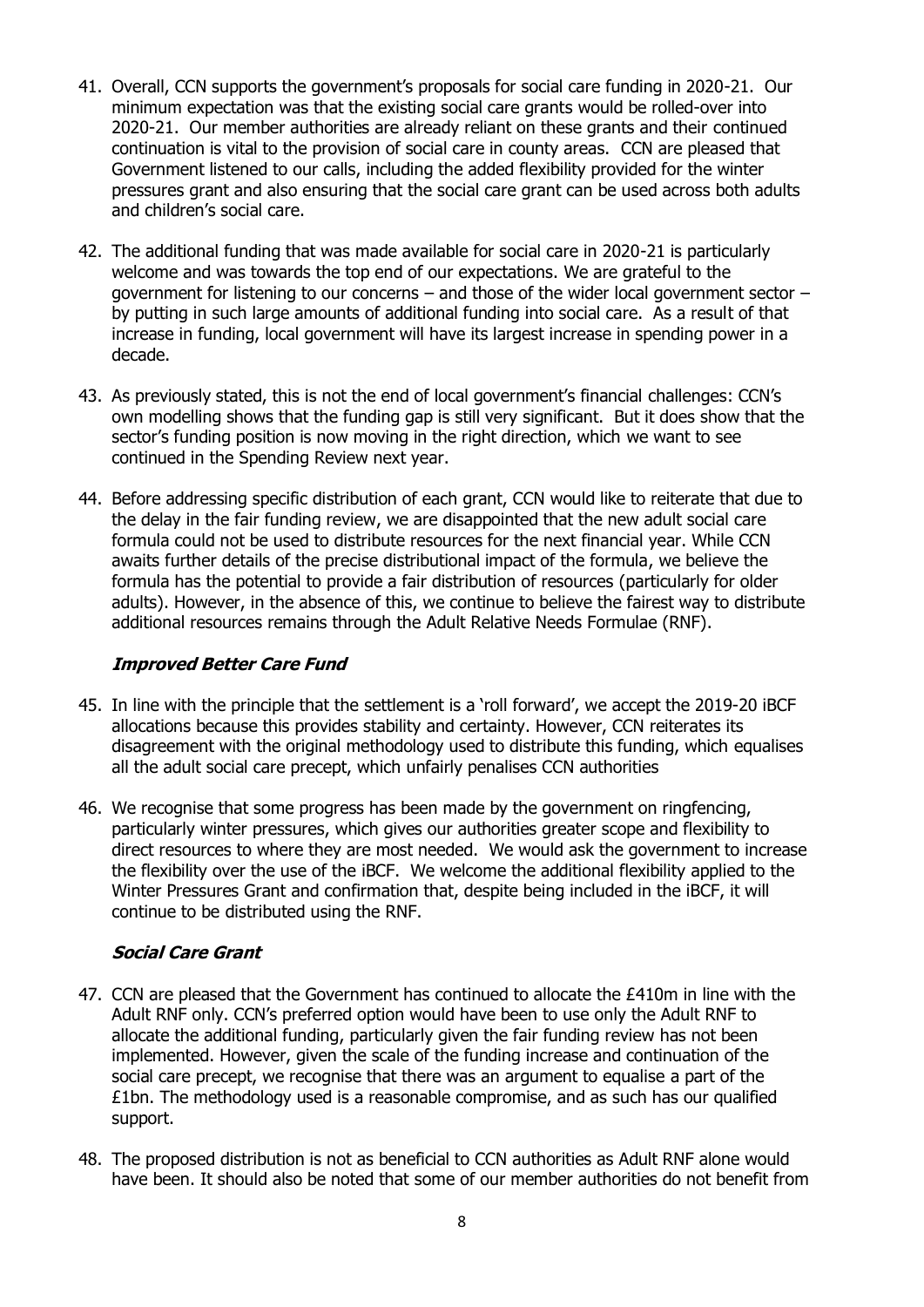the proposed distribution of the  $£150m$  equalisation. Some of the other major beneficiaries from the proposed methodology are some inner London boroughs. These boroughs receive an inflated share of the new grant because they have very low Band D rather than low taxbases. It is unfair to provide such a large subsidy for authorities with low Band D council tax when taxpayers in county areas have to pay higher council tax.

49. The use of equalisation for this grant, although relatively small, raises important questions regarding wider resource equalisation in the fair funding review. This is an important point that we want to develop further: full equalisation of council tax is unfair to some county authorities and we want to explore options that mitigate its effect, in the same way that the government has done in the distribution of the £1bn social care grant.

#### **Question 7: Do you agree that there should be a new round of 2020-21 New Homes Bonus allocations for 2020-21, or would you prefer to see this funding allocated for a different purpose, and if so how should the funding be allocated?**

- 50. CCN has long argued for reform to New Homes Bonus (NHB) and, at a time of reduced resources for the sector, has continually questioned whether it does represent the best use of resources for the sector. In previous responses to consultations CCN has outlined at length the very serious deficiencies of the policy, which can be summarised as follows:
	- (i) It takes too much funding away from hugely important spending pressures, such as social care, as well as others such as special educational needs and homelessness. £900m would go a long way to funding these pressures.
	- (ii) Too much of the NHB allocations goes to district councils over 80%. There is no evidence to support this distribution given that service areas in greatest need are upper tier authorities.
	- (iii) There is little evidence that NHB incentivises house-building. And if it does, it is certainly a very expensive way of doing so. Furthermore, councils already get a financial incentive to build houses: growth in the council tax base.
- 51. For these reasons, CCN believe that NHB should be either reformed or abolished, and this process should have begun at this settlement, if the Spending Review had taken place. We recognise, however, that given the roll forward nature of the settlement that the funding it is unlikely the Government would be a in position to make changes for the 2020/21 settlement.
- 52. Nonetheless, if the Government were minded to implement changes it could consider no new incentive payments added (i.e. no payments for Year 10), and the removal of one year (i.e. Year 6). NHB payments would then be reduced to about £625m in 2020-21 on this basis, leaving a further £375m to distribute to needs-based services or support the continuation of other specific grants not included in the Spending Round, such as the Local Highways Maintenance Funding.
- 53. Looking towards the 2020 Spending Review CCN will engage with its members on providing proposals for the reform of NHB, including the establishment of a new incentive payment for areas that rewards the role of upper-tier councils in vital infrastructure provision that enables sustainable housing development.

#### **Question 8: Do you agree with the Government's proposed approach to paying £81 million Rural Services Delivery Grant in 2020-21 to the upper quartile of local authorities, based on the super-sparsity indicator?**